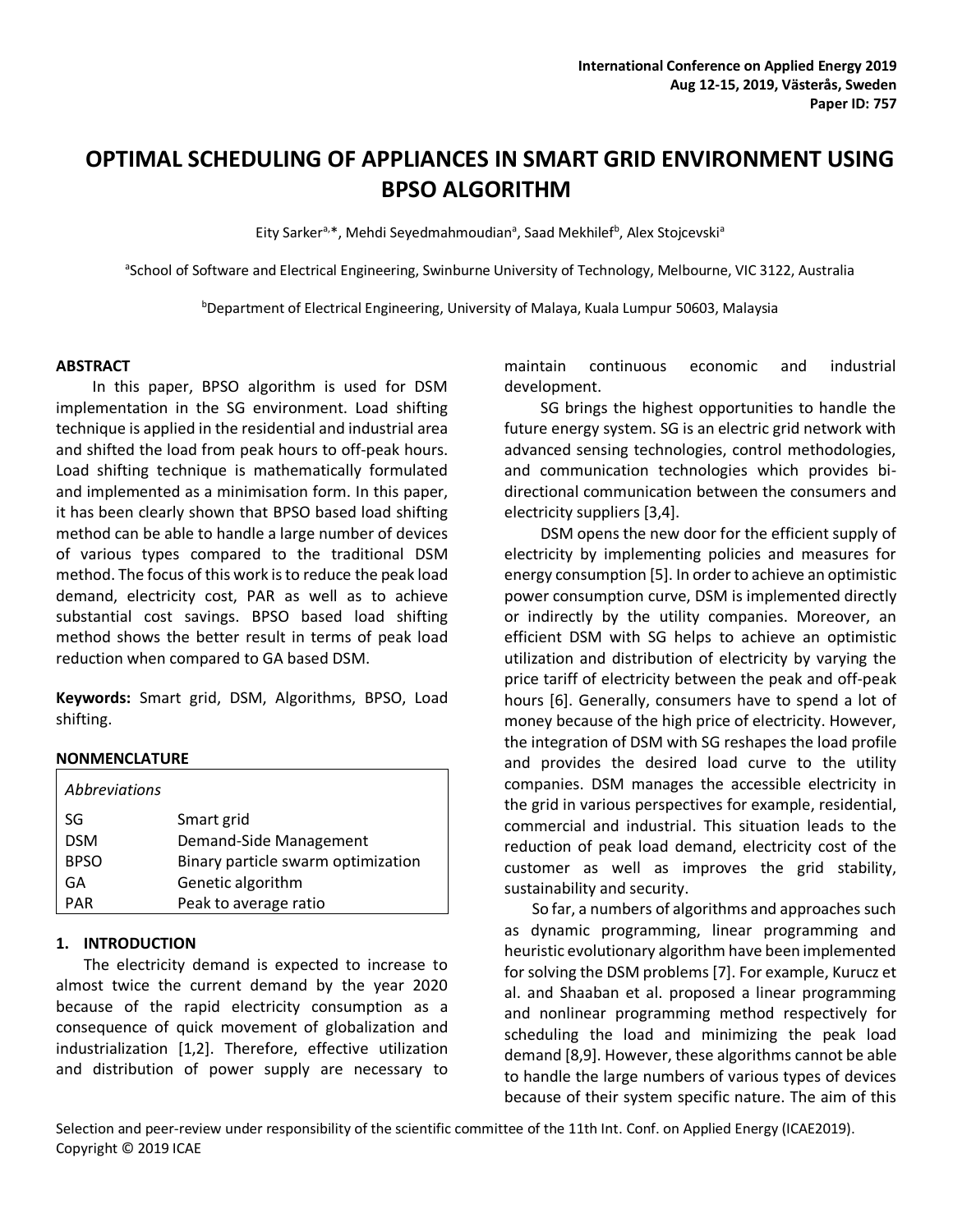work is to solve a minimization problem by shifting the load from peak hours to off-peak hours employing BPSO algorithm and establish a comparison with GA. In this case, residential and industrial appliances are considered for the investigation.

## **2. METHODOLOGY**

This paper presents a BPSO based load shifting technique for DSM. Here, day-ahead load shifting technique is applied based on the forecasted load and electricity price where controllable and uncontrollable loads are considered for the optimization problem. In this method residential and industrial appliance are considered where each device has different energy consumption.

In BPSO algorithm, number of hours in a day is represented by a particle and the particle is represented by a row vector with m variables**.** Load shifting technique is applied in a minimisation form and presented as follows.

Minimise,  $\sum_{t=1}^{M} (P(t) - O(t))^2$ 

Where,  $P(t)$ = actual consumption at time t.

 $Q(t) =$  objective curve at time t.

P(t) can be expressed by the following equation.

 $P(t)=F(t)+C(t)-D(t)$ 

Where, F(t)= forecasted loads at time t.

C(t)= loads connected at time t.

D(t)= loads disconnected at time t.

The PAR is calculated using the following equation.

 $PAR = \frac{load_{peak}}{load}$ load<sub>mean</sub>

# **3. SIMULATION RESULTS AND DISCUSSION**

## *3.1 Data for simulation*

Table 1 shows the hourly forecasted loads for residential and industrial areas with electricity price [7]. These loads include both shiftable and nonshiftable loads with different time steps. With the aim of comparing the BPSO based load shifting technique with GA based technique, the data for the residential and commercial appliances were taken from the previous study [6]. This makes the comparison results more reliable. The load shifting simulation was carried out for both residential and industrial loads in the MATLAB software platform.

Table 1 Hourly forecasted loads for different areas and electricity price [7]

| Time (h) | $\frac{1}{2}$<br>Price (Ct/kWh) |             | Forecasted load (kWh) |  |
|----------|---------------------------------|-------------|-----------------------|--|
|          |                                 | Residential | Industrial            |  |
| 1        | 8.11                            | 412.3       | 876.6                 |  |
| 2        | 8.25                            | 364.7       | 827.9                 |  |
| 3        | 8.1                             | 348.8       | 730.5                 |  |
| 4        | 8.14                            | 269.6       | 730.5                 |  |
| 5        | 8.13                            | 269.6       | 779.2                 |  |
| 6        | 8.34                            | 412.3       | 1120.1                |  |
| 7        | 9.35                            | 539.1       | 1509.7                |  |
| 8        | 12                              | 729.4       | 2045.5                |  |
| 9        | 9.19                            | 713.5       | 2435.1                |  |
| 10       | 12.27                           | 713.5       | 2629.9                |  |
| 11       | 20.69                           | 808.7       | 2727.3                |  |
| 12       | 26.82                           | 824.5       | 2435.1                |  |
| 13       | 27.35                           | 761.1       | 2678.6                |  |
| 14       | 13.81                           | 745.2       | 2678.6                |  |
| 15       | 17.31                           | 681.8       | 2629.9                |  |
| 16       | 16.42                           | 666         | 2532.5                |  |
| 17       | 9.83                            | 951.4       | 2094.2                |  |
| 18       | 8.63                            | 1220.9      | 1704.5                |  |
| 19       | 8.87                            | 1331.9      | 1509.7                |  |
| 20       | 8.35                            | 1363.6      | 1363.6                |  |
| 21       | 16.44                           | 1252.6      | 1314.9                |  |
| 22       | 16.19                           | 1046.5      | 1120.1                |  |
| 23       | 8.87                            | 761.1       | 1022.7                |  |
| 24       | 8.65                            | 475.7       | 974                   |  |

## *3.2 Analysis of residential appliances*

In the case of residential loads, the simulation was carried out in a total of 1547 device of 7 types. Compared to industrial area, residential appliances have lower electricity consumption rating and short period of operation. It can be seen from the Fig. 1, the implementation of DSM shifts the loads from peak hours to off-peak hours and provides a load curve close to the objective curve. Without DSM strategy the value of peak demand was about 1363.6 kWh at 20th hour and reduced to 967.1 kWh when DSM was implemented. With DSM the peak load shifted to first hour with a value of 1018 kWh. The hourly cost curve (Fig. 2) depicts that the electricity cost reduced significantly in the peak hours with DSM and remained nearly constant from third hour. Table 2 presents the comparison between the results with DSM strategy and without DSM strategy in terms of peak demand, PAR and electricity cost. As can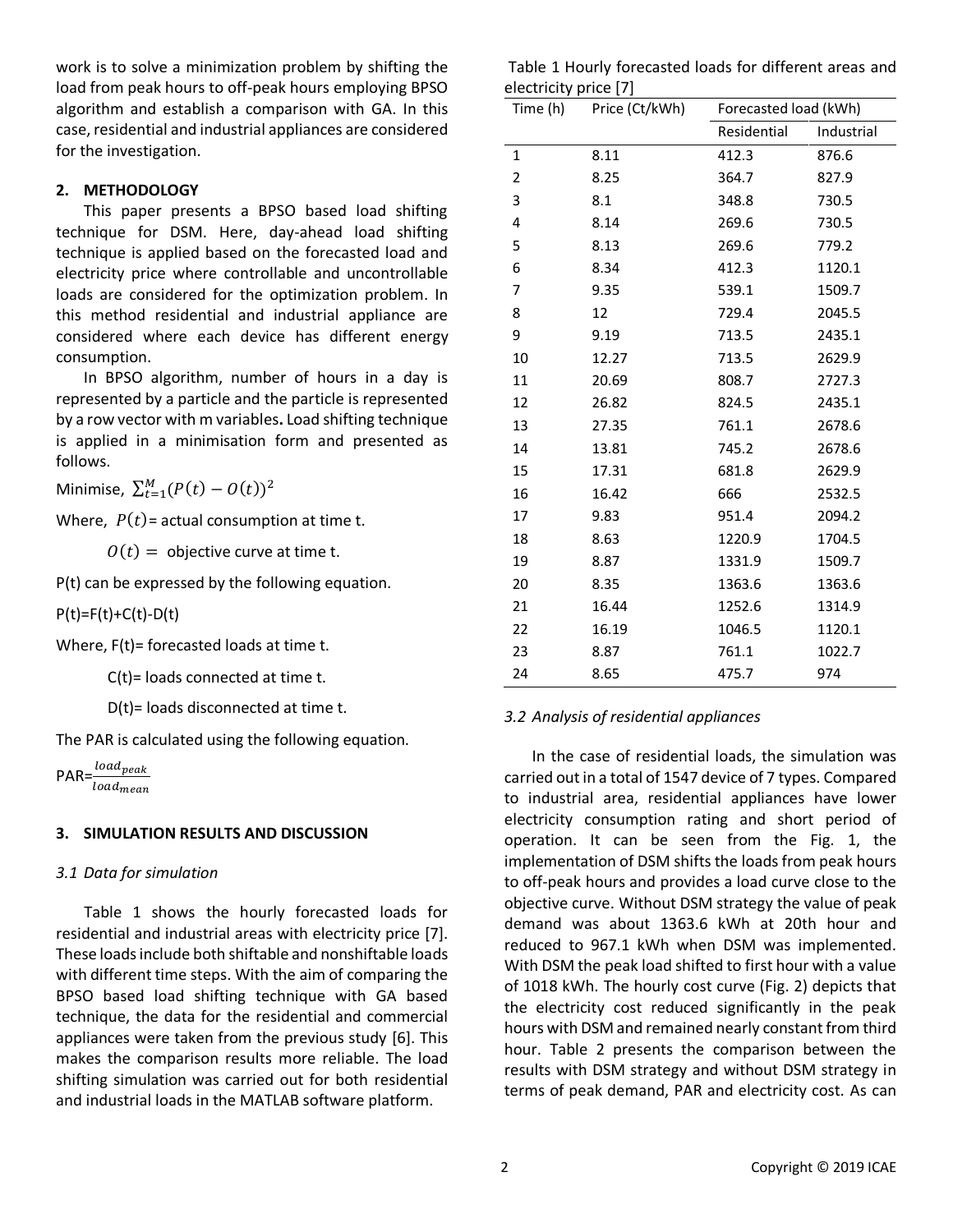be seen, the DSM strategy reduces the PAR, peak demand and total electricity cost by 25.41, 25.35 and 16.87% respectively.



Fig 1 Load curve for residential area





| Table 2 Simulation results of BPSO based load shifting |  |  |
|--------------------------------------------------------|--|--|
|                                                        |  |  |

|                   | Without | With    | Reduction |
|-------------------|---------|---------|-----------|
|                   | DSM     | DSM     | (%)       |
| Residential area  |         |         |           |
| PAR               | 1.85    | 1.38    | 25.41     |
| Peak demand (kWh) | 1363.6  | 1018    | 25.35     |
| Total cost (\$)   | 2302.88 | 1914.4  | 16.87     |
| Industrial area   |         |         |           |
| PAR               | 1.62    | 1.53    | 5.56      |
| Peak demand (kWh) | 2727.3  | 2225    | 18.42     |
| Total cost (\$)   | 5712.05 | 3923.48 | 31.31     |

## *3.3 Analysis of industrial appliances*

A total of 133 devices of 6 types were considered for the simulation in case of industrial area. As can be seen from the Fig. 3, the load curve after shifting closes to the objective curve except the first 8 hours. At 11th period the peak demand was 2727.3 kWh without DSM and reduced to 727.3 kWh with DSM. In the case of DSM strategy, the peak demand was 2225 kWh and shifted to 9th hour. Fig. 4 shows the hourly cost reduction for the industrial area. In the peak periods, the hourly cost with DSM significantly reduced with slight fluctuations. The results of the simulation suggests that the proposed DSM scheme reduces the peak demand, PAR and electricity cost by shifting the load from peak hours to off peak hours. In this case, the reduction of peak load, PAR and total cost was 18.42%, 5.56% and 31.31% respectively.







Fig 4 Hourly cost curve for industrial area